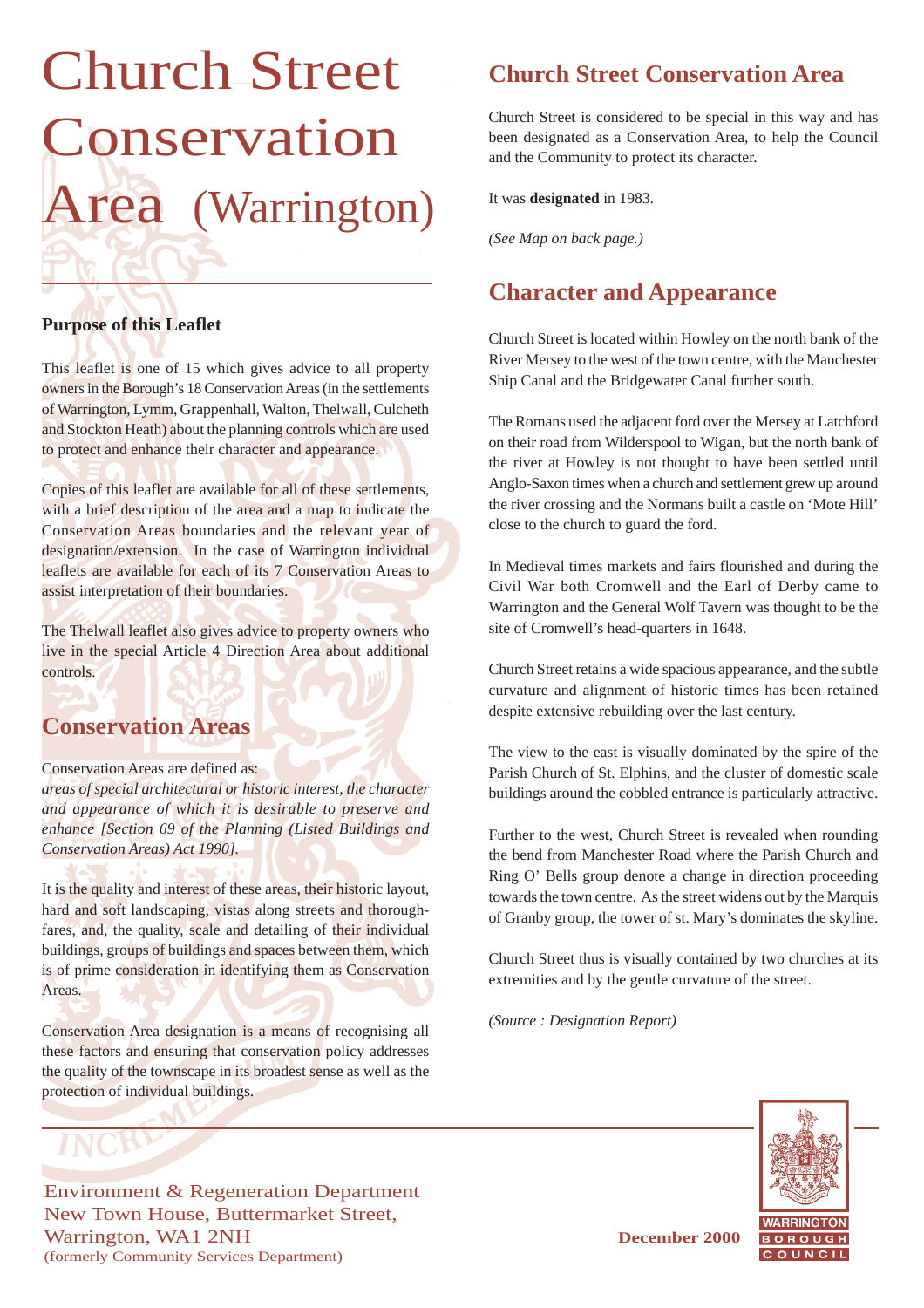### **Controls Over Development**

Now it is designated as a Conservation Area the Council has the following planning powers to control certain types of development.

**New Development.** In considering planning applications for new commercial and residential development, which requires planning consent within Conservation Areas, the Council should pay **special attention** to carefully considering the appropriateness of the proposal and details such as materials, colour, height, proportion, design and siting, to seek to preserve and enhance the character and appearance of the area.

Applications for new development in Conservation Areas therefore normally need to be submitted as '**Full Applications**' to enable detailed assessment of proposals, i.e. with full plans, elevations and written details. Often drawings showing the relationship between the proposed development and its surroundings will also be required.

In addition development proposals which are outside a Conservation Area but which would affect its setting, or views into or out of the area, will also be carefully considered in the light of this contextual relationship.

**Commercial Uses.** Planning permission is required for any material alteration to the exterior of such buildings and within conservation areas particular emphasis is placed upon the need to ensure that the effect upon the fabric and appearance of the building is minimised.

**Alterations to Existing Houses.** Normally within certain limits relating to volume, height and proximity to boundaries, it is possible to extend or alter residential properties, other than flats, without planning permission. These rights are known as permitted development rights.

Within Conservation Areas however development rights are more limited and certain development that would normally be permitted development require planning permission. Thus the following types of development, normally classed as permitted development, require planning permission within Conservation Areas, so that the impact of the proposed changes can be properly assessed:-

- Enlargement, improvement or alteration of a dwelling which would **increase the original cubic content** by more than 50 cubic metres or 10%, whichever is the greater, or any development which is over 115 cubic metres.
- Building, altering or improving an **outbuilding** over 10 cubic metres.
- The **cladding** of any part of the exterior with stone, artificial stone, timber, plastic or tiles.
- Any alteration to the **roof** resulting in a material alteration to its shape.
- ❚ Certain **satellite** and **telecommunications antenna** and **services,** as detailed below under telecommunications.

**Demolition.** Within a Conservation Area certain types of demolition come under planning controls as a result of designation, and require a special type of consent known as **Conservation Area Consent,** which also involves the submission of details of the replacement building or proposed treatment of the cleared site after demolition.

This gives the Council the opportunity to assess both the loss of the building and its contribution to the Conservation Area, as well as the impact of any new building or site treatment after demolition.

The following types of demolition require Conservation Area Consent:-

- The total or substantial destruction of a **building**, including façade retention schemes (depending on their extent).
- **■** The demolition of **part of a building** if the cubic area to be demolished is 115 cubic metres or more.
- ❚ The demolition of a **gate, wall, fence, or other means of enclosure** over 1 metre high fronting a highway, waterway or open space (or a wall over 2 metres elsewhere).

**Telecommunications.** The following also need planning permission within a Conservation Area:

- Installation of a **satellite antenna** on any building or structure, or within its curtilage, of more than 90cm in any dimension.
- An **antenna** over 15 metres high.
- **■** Installation of a **satellite antenna** exceeding the highest part of the roof, or located on a chimney, or on a wall or roofslope fronting a highway or footway.
- **I** Installation of a **satellite antenna** where there is already a dish on the building or structure.
- **■** Radio housing over 2 cubic metres in volume.
- ❚ Overground **telecommunications lines and cables**.

**Advertisements and Signs.** Many signs, whether inside or outside a Conservation Area, need Advertisement Consent, but within a Conservation Area **careful consideration** will particularly be given to sympathetic lighting and design.

In addition Conservation Area designation also extends controls to cover the following: a tethered balloon, illuminated signs on business premises, flags, and, hoardings surrounding building sites, as well as advertisements without deemed consent.

**Trees.** Anyone wishing to fell, top, lop or uproot a tree in a Conservation Area must give six weeks notice to the Council of their intention to carry out such works.

*(Source : Town & Country Planning (General Permitted Development) Order 1995, as amended)*

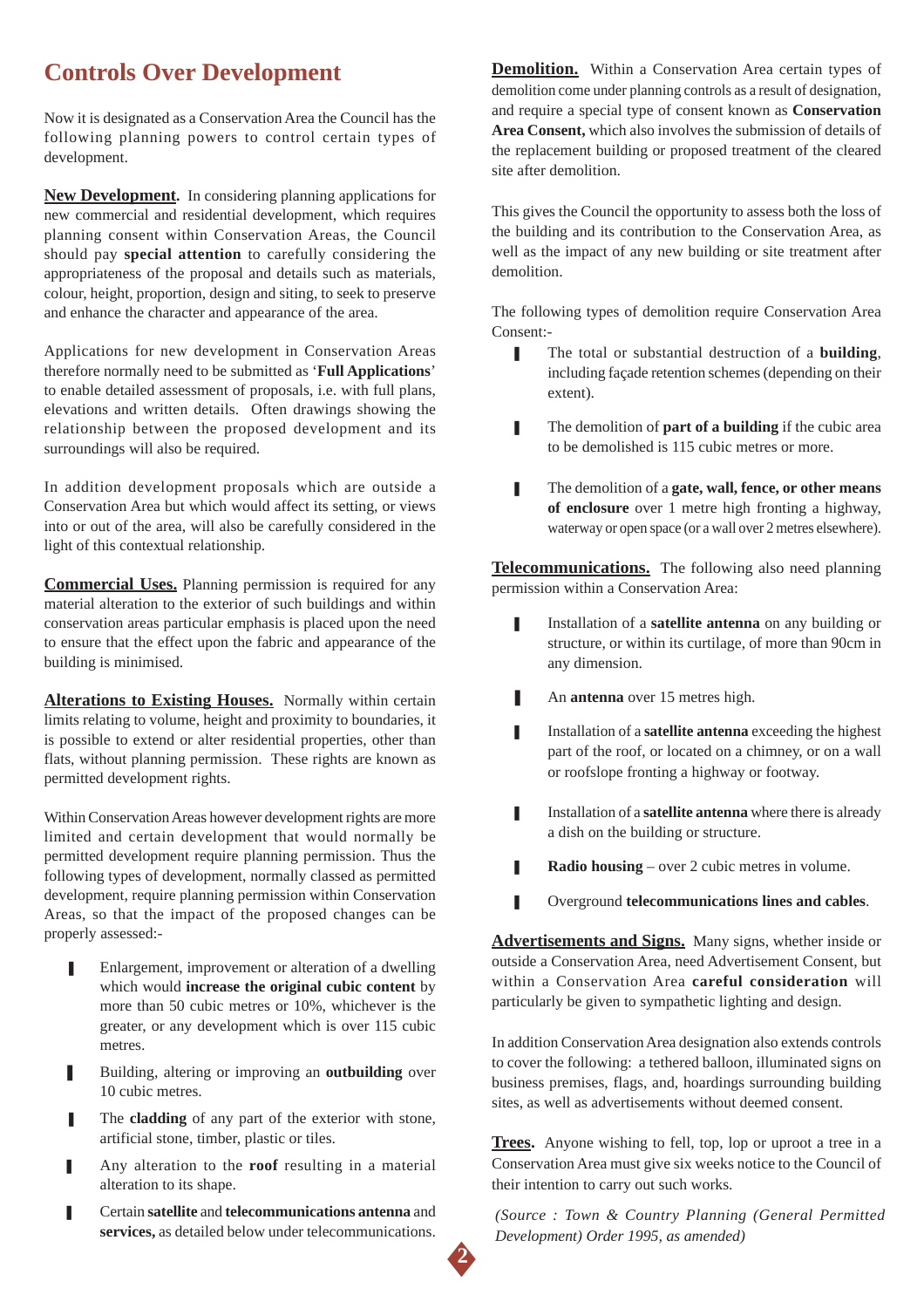**Listed Buildings.** Consent known as Listed Building Consent is needed for alteration, extension or demolition of a Listed Building whether it is inside or outside a Conservation Area.

Furthermore most works to a Listed Building to alter, improve or enlarge it internally or externally, require Listed Building Consent, as do any works within or to its curtilage.

The guidance in this leaflet does not apply to Listed Buildings and therefore you should seek advice if you want to alter such buildings in any way. A leaflet on the subject of consent and works to Listed Buildings will be produced later in the year 2001.

.

### **Which Properties and Areas are Affected**

The map on the back page indicates the properties and area here which are included within the Conservation Area.

This boundary has been drawn to include all those buildings and areas which contribute to the historic and architectural character of this area.

### **How Does the Council Reach its Decision On Applications?**

Within Conservation Areas the Council advertises planning applications which it considers will affect the character and appearance of the Conservation Area. This gives interested parties an opportunity to comment on the proposals and ensures greater community involvement in potential changes.

In deciding whether to grant permission in Conservation Areas, the Council will consider each case against its policies, as set out in the consolidated version of the unadopted Borough Local Plan and as set out in Central Government guidance on conservation. However it will also take account of the circumstances of the building concerned, such as whether it has been altered in the past and whether it is in a particularly sensitive part of the Conservation Area.

Some applications are reported to the Development Control Committee for a decision, but most follow the delegated route, and this is explained in a leaflet entitled **'What Happens To Your Planning Application'** available at reception on the 2nd floor of New Town House.

### **How to Apply for Permission or Consent**

Prior to submitting an application property owners in Conservation Areas wishing to carry out alterations to their property are encouraged to discuss their proposals with a Development Control Officer, who may request preliminary details and confer with the Conservation Officer so as to advise on the appropriateness of the proposed works and their design, materials and finishes.

Copies of application forms and details of fees can then be obtained from the Development Control Section at the address given below, and then submitted together with the necessary location plan and elevational and block plans required.

The Council aims to decide more than 80% of all applications in 8 weeks and during that time several processes take place, as shown in the diagram in the leaflet noted above.

This conservation area leaflet should not be relied upon for a full determination of whether consent is required, and you should write, sending details of the proposed works, so that a definitive answer can be given, to :

> **Development Control Section, Planning Division, Environment & Regeneration Department, Warrington Borough Council New Town House, Buttermarket Street Warrington WA1 2NH**.

### **Appraisals**

Since becoming a Unitary Authority Warrington Borough Council has resolved to carry out a programme of Conservation Area reappraisals, over the next 5 years.

These will re-evaluate the importance of each area and enable a reassessment of their special qualities. They will also help to determine if they should be modified or if policies and practices need to be revised.

Property owners and Parish Councils will be consulted and notified at the time of such appraisals, in due course.

*The information contained in this leaflet is correct at the date shown at the foot of the first page.*

*The map is provided solely to indicate the boundary of the Conservation Areas at the date of designation and does not therefore reflect subsequent development and property boundary changes.*